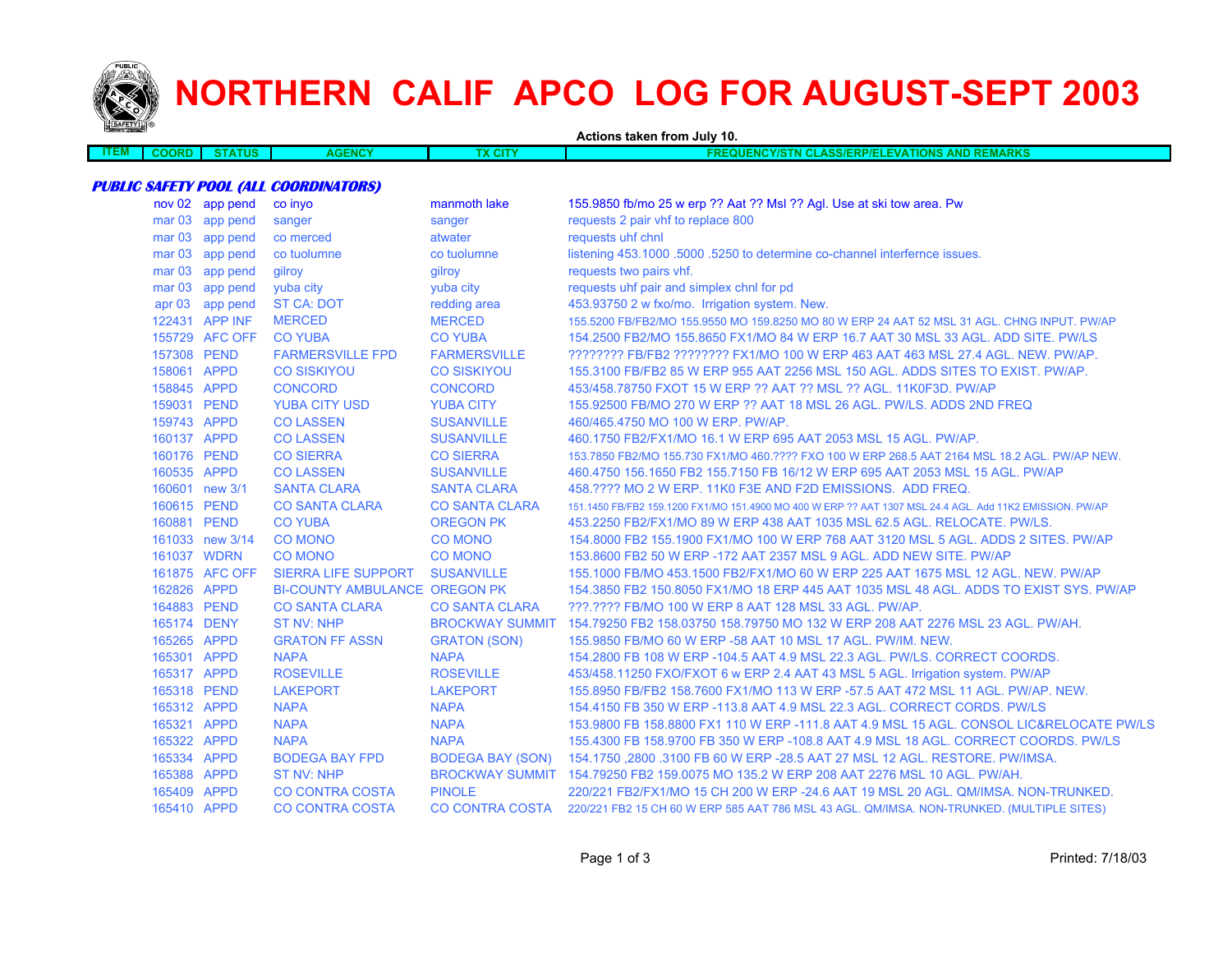| 165411 APPD |                 | CO CONTRA COSTA      | CO CONTRA COSTA      | 220/221 FB2 15 CH 200 W ERP 133.5 AAT 221 MSL 10 AGL. QM/IMSA. NON-TRUNKED. (MULTIPLE SITES)              |
|-------------|-----------------|----------------------|----------------------|-----------------------------------------------------------------------------------------------------------|
| 165558 APPD |                 | <b>NAPA</b>          | <b>NAPA</b>          | 485.48750 FX1 35 W ERP ?? AAT 6.1 MSL 5.8 AGL, PW/AP, ADD TO EXIST SYSTEM.                                |
| 165588 PEND |                 | ST CA: DOT           | <b>SACRAMENTO</b>    | 453/458,08750,11250 MO 2 W ERP 11K2F1D, NEW, PW/AASHTO, MANY IRREGULARITIES.                              |
| 165608 APPD |                 | CO CONTRA COSTA      | CO CONTRA COSTA      | 220/221 FB2/FX1/MO 15 CH 60 W ERP 585 AAT 786 MSL 43 AGL, QM/IMSA, NON-TRUNKED.                           |
| 165619 PEND |                 | ST CA: B&G           | <b>SACRAMENTO</b>    | 453,5500 FB2/MO 60 W ERP ?? AAT 8 MSL 46 AGL, PW/APCO.                                                    |
| 165649 APPD |                 | ST CA: DOT           | <b>STOCKTON</b>      | 453.91250 FXO/FXOT 6 W ERP 2.0 AAT 3.7 MSL 7.0 AGL, PW/AASHTO.                                            |
| 165708 APPD |                 | <b>MARINA</b>        | <b>MARINA</b>        | 453.93750 FXO 5.6 W ERP H ?? AAT 54 MSL 6.8 AGL. RX LINK 11K2, PW/AP                                      |
| 165804 APPD |                 | CO CONTRA COSTA      | CO CONTRA COSTA      | 220/221 FB2/FX1/MO 15 CH 60 W ERP 585 AAT 786 MSL 43 AGL, OM/IMSA, NON-TRUNKED.                           |
|             | 165903 WDRN     | <b>CO MARIPOSA</b>   | <b>CO MARIPOSA</b>   | 2222.2222 MO 22 ERP 22 AAT 22 MSL 22 AGL. MG/UTC. INCOMPLETE DATA.                                        |
| 165917 APPD |                 | <b>CO CALAVERAS</b>  | <b>CO CALAVERAS</b>  | 155,5500 .7600 FB/FB2/MO 159,04500 FX1/MO 200 W ERP 166 AAT 1996 MSL 30 AGL. PW/AP                        |
|             | 165917 new 7/15 | <b>CO CALAVERAS</b>  | <b>CO CALAVERAS</b>  | 155,5500,7600 FB/FB2/MO ???.???? FX1/MO 200 W ERP 166 AAT 1996 MSL 30 AGL, PW/AP                          |
| 165987 APPD |                 | DON PEDRO REC AREA   | MOCCASIN-LAGRANGE    | 151.4750 FB 159.2850 FX1 100 W ERP 75 AAT 293 MSL 12 AGL. HO & ENTRY KIOSKS, ADD STNS, PW/IMSA            |
| 165987 APPD |                 | DON PEDRO REC AREA   | <b>MOCCASIN</b>      | 155,0850 FB2 159,4050 5 W ERP 100 W ERP 393 AAT 293 MSL 12 AGL, ADD 2ND CHNL, PW/IMSA                     |
| 166001 APPD |                 | CO INYO              | CO INYO & VICINITY   | 151.0250 FB2/MO 156.0600 FX1/MO 155.4150 FX1 2.1 W ERP 1708 AAT 3238.9 MSL 17 AGL. MULTI SITES.           |
| 166001 APPD |                 | CO INYO              | CO INYO & VICINITY   | 453, 3375, 9500, 2500, 8125 FX2 458, 3375, 9500, 2500, 8125 FX1 28.8 W ERP VARIOUS AAT MSL AGL, PW/AASHTO |
| 166059      | APPD            | <b>SAN FRANCISCO</b> | <b>SAN FRANCISCO</b> | 155,3400 FB 100 W ERP 226 AAT 259.1 MSL 54.9 AGL, ADD STNS, PW/AP                                         |
| 166061      | APPD            | <b>NAPA</b>          | <b>NAPA</b>          | 155,4300 FB/FB2 110 W ERP -18.9 AAT 15 AGL, PW/AP, ADD NEW SITE TO EXIST.                                 |
| 166063      | APPD            | <b>NAPA</b>          | <b>NAPA</b>          | 153,9800 FB/FB2 110 W ERP -18.9 AAT 15 AGL, PW/AP, ADD NEW SITE TO EXIST.                                 |
| 165987      |                 | DON PEDRO REC AREA   | MOCCASIN-LAGRANGE    | 151.4750 FB 159.2850 FX1 100 W ERP 75 AAT 293 MSL 12 AGL. HO & ENTRY KIOSKS, ADD STNS, PW/IMSA            |
|             | new 7/16        |                      |                      |                                                                                                           |
| 165987      | new 7/16        | DON PEDRO REC AREA   | <b>MOCCASIN</b>      | 155,0850 FB2 151,055 MO 5 W ERP 100 W ERP 393 AAT 293 MSL 12 AGL. ADD 2ND CHNL, PW/IMSA                   |

#### **470-512 MHz POOL**

|             | nov 02 app pend | st ca: oes         | bay area (coord chnl) | 222.2222 Fb/fb2/fx1/mo ?? W erp ?? Aat ??msl ??agl. Bay inter-agency intercom. |
|-------------|-----------------|--------------------|-----------------------|--------------------------------------------------------------------------------|
|             | 165374 new 6/18 | <b>SKIP MAY</b>    | <b>MT VACA</b>        | 489.51250 FB6/MO6 22 W ERP 619 AAT 823 MSL 52 AGL, IG/ITA.                     |
| 165564 APPD |                 | <b>CHAMPION</b>    | <b>DALY CITY</b>      | 483.73750 FB6 250 W ERP 410 AAT 368.8 MSL 85 AGL, RELOCATE, IG/AM.             |
| 165565 APPD |                 | <b>CHAMPION</b>    | DAI Y CITY            | 483.78750 FB6 250 W ERP 410 AAT 368.8 MSL 85 AGL, RELOCATE, IG/AM.             |
| 165603 APPD |                 | <b>CHAMPION</b>    | DAI Y CITY            | 483.78750 FB6 250 W ERP 410 AAT 368.8 MSL 85 AGL, RELOCATE, IG/AM.             |
| 165629 APPD |                 | <b>CHAMPION</b>    | DAI Y CITY            | 483.78750 FB6 250 W ERP 410 AAT 368.8 MSL 85 AGL, RELOCATE, IG/AM.             |
| 165654 PEND |                 | <b>JOSY THOMAS</b> | <b>SAN JOSE</b>       | 482,6750 FB6/MO 15 W ERP ??? AAT ???? MSL ?? AGL. IG/PCIA.                     |
| 165674 APPD |                 | <b>CHAMPION</b>    | <b>DALY CITY</b>      | 483.78750 FB6 250 W ERP 410 AAT 368.8 MSL 85 AGL. RELOCATE, IG/AM.             |